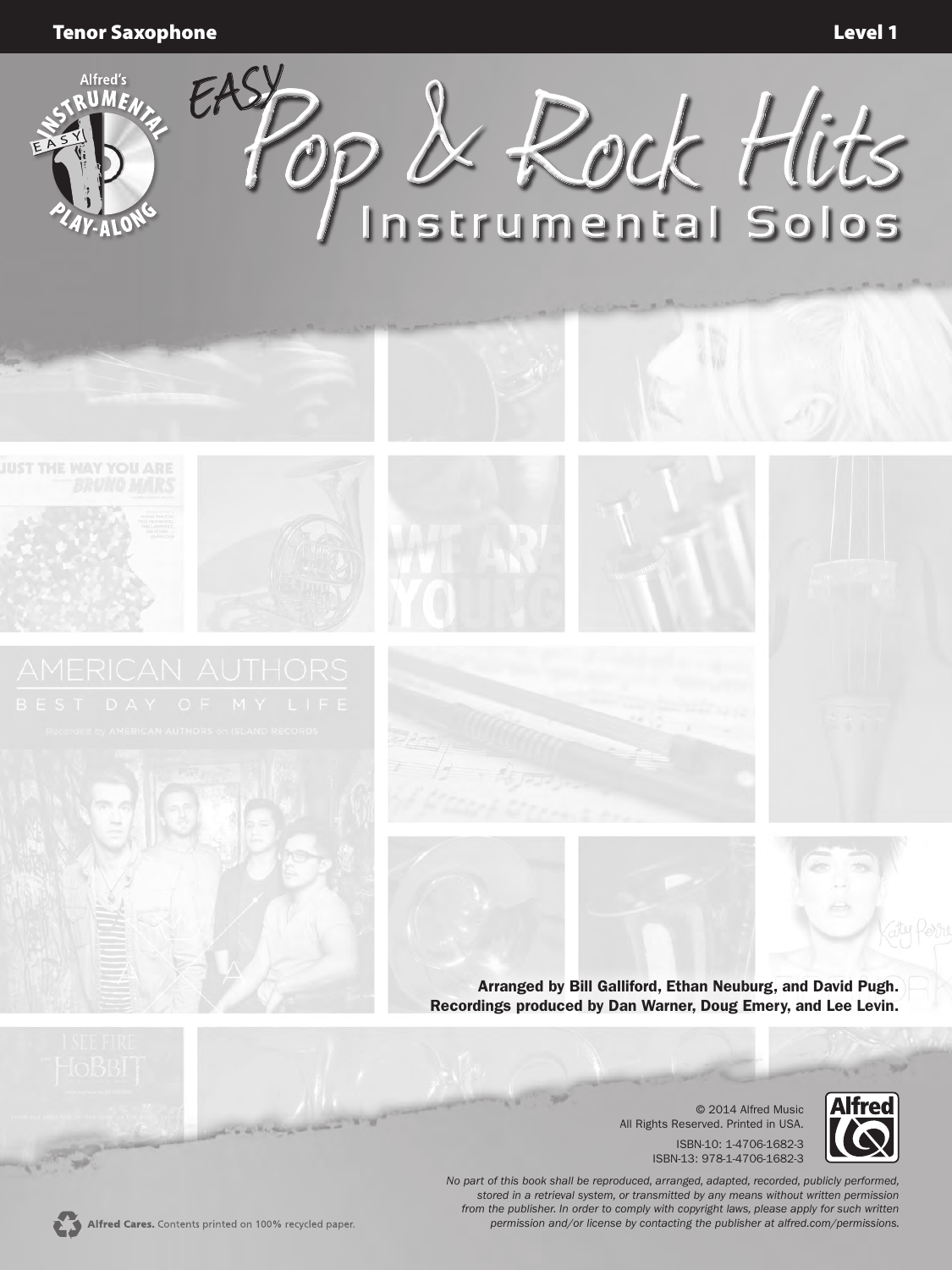CONTENTS

⊃

|                                                       |      | $m_{\overrightarrow{EB}}$ Track |            |
|-------------------------------------------------------|------|---------------------------------|------------|
| <b>Song Title</b>                                     | Page | Demo                            | Play-Along |
|                                                       |      |                                 |            |
| Katy Perry                                            |      |                                 |            |
| <b>Katy Perry</b>                                     |      |                                 |            |
| Ed Sheeran (from The Hobbit: The Desolation of Smaug) |      |                                 |            |
| <b>Pink and Nate Ruess</b>                            |      |                                 |            |
| <b>Bruno Mars</b>                                     |      |                                 |            |
| fun.                                                  |      |                                 |            |
| Maroon 5                                              |      |                                 |            |
| <b>Calvin Harris (featuring Ellie Goulding)</b>       |      |                                 |            |
| <b>One Direction</b>                                  |      |                                 |            |
| Zedd (featuring Hayley Williams)                      |      |                                 |            |
| Alicia Keys                                           |      |                                 |            |
| <b>American Authors</b>                               |      |                                 |            |
| <b>Philip Phillips</b>                                |      |                                 |            |